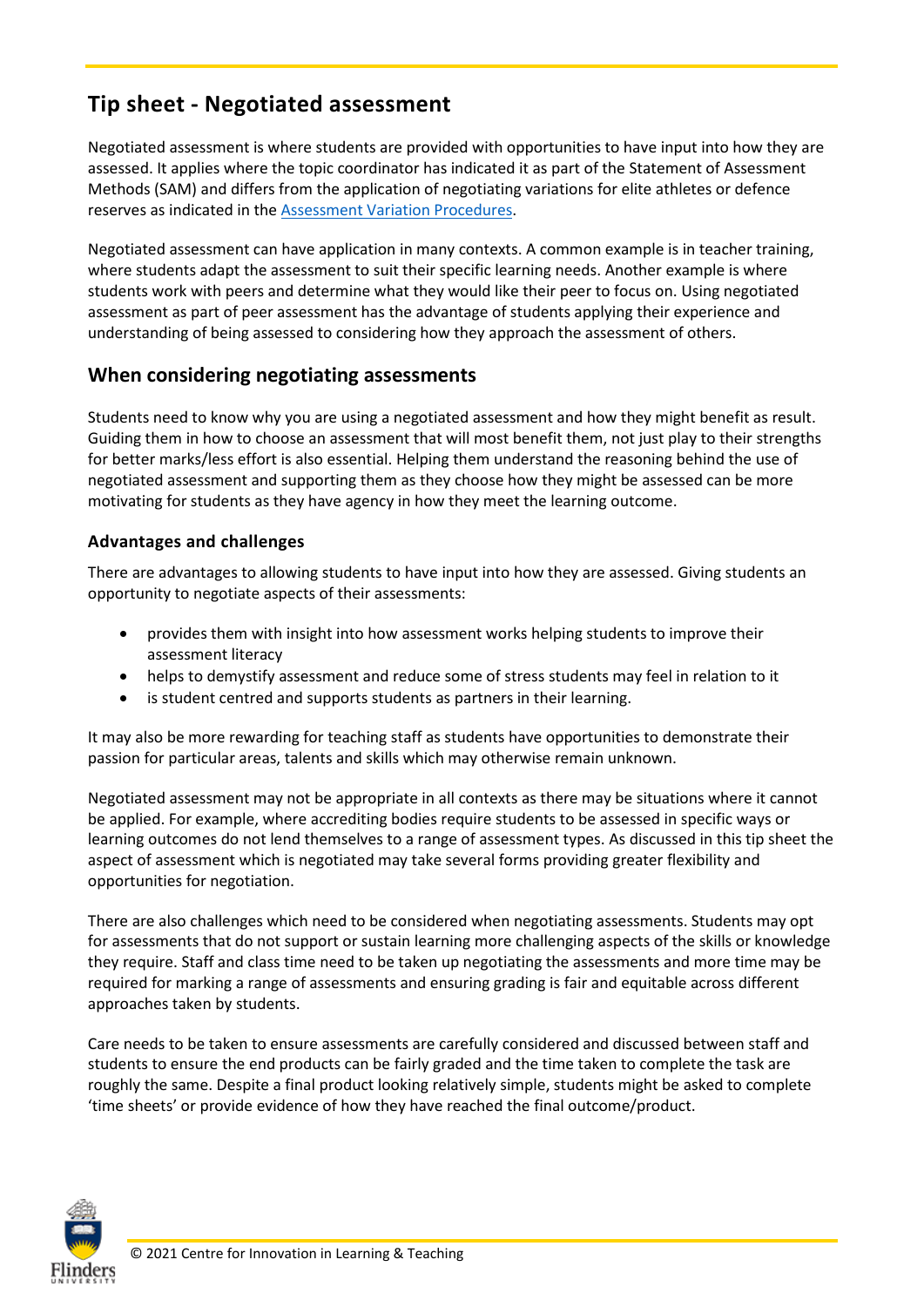# **Approaches to negotiated assessment**

There are aspects of the assessment you may consider as part of the negotiated assessment. These include:

- Topic area focus
- Assessment format
- Evidence provided to demonstrate achievement of learning outcome
- Focus on alignment with topic learning outcomes
- Criteria weighting (on rubrics)

#### **Negotiated topic area focus**

Engaging students in negotiating their area of focus within a topic may occur in two ways.

- 1. Teaching staff provide a list of ideas related to an overarching assessment type (presentation, report, interview etc.) which students may then choose from
- 2. Students identify an aspect of the topic of interest to them and provide an appropriate response which addresses the topic learning outcomes

Examples may include:

- In anatomy, allowing students to choose the body system (nervous, circulatory, digestive, etc.) they focus on for a particular assessment (then requiring they change it for subsequent assessments)
- A history or archaeology topic may allow students to apply learnings from the semester to their own choice of era or civilization during assessments (provided these were discussed during the semester)
- In marketing or management students may choose the campaign or industry for their assessment
- Creative arts students may be given the opportunity to choose an artistic production/artefact and exegesis which might be written or presented

#### **Assessment format**

Students may be given a list of assessment types to choose from or can negotiate a format which allows them to demonstrate their capacity to meet the learning outcomes (for example, concept map, abstract, demonstration etc.). The scope of the negotiated assessment could be limited to a specific list of assessment formats or as open ended as appropriate for the topic content. For example, a student may choose to make a short film to reflect how they meet the learning outcome "Apply basic strategies to assessing an environmental health hazard".

However, there may need to be some caveats placed on the scope of what students can choose. Examples may include:

- where the assessment 'product' needs to be submitted electronically there may be specific parameters placed on what can be done (e.g. linked to technical limitations on file formats)
- marking requirements such as marking time may limit negotiating some formats
- digital literacy considerations (students may be disadvantaged in relation to their access to technology and teachers may not have the expertise or required software etc. to assess a wider choice of multimedia formats

#### **Evidence provided to demonstrate achievement of learning outcome**

Students are given the opportunity to choose both the subject matter and the format of their assessment in relation to demonstrating their achievement of learning outcomes. They may be given a list of suggestions alongside an opportunity to determine their own approach to the assessment. One example related to the learning outcome "Critically analyse relevant literature to support chosen essay